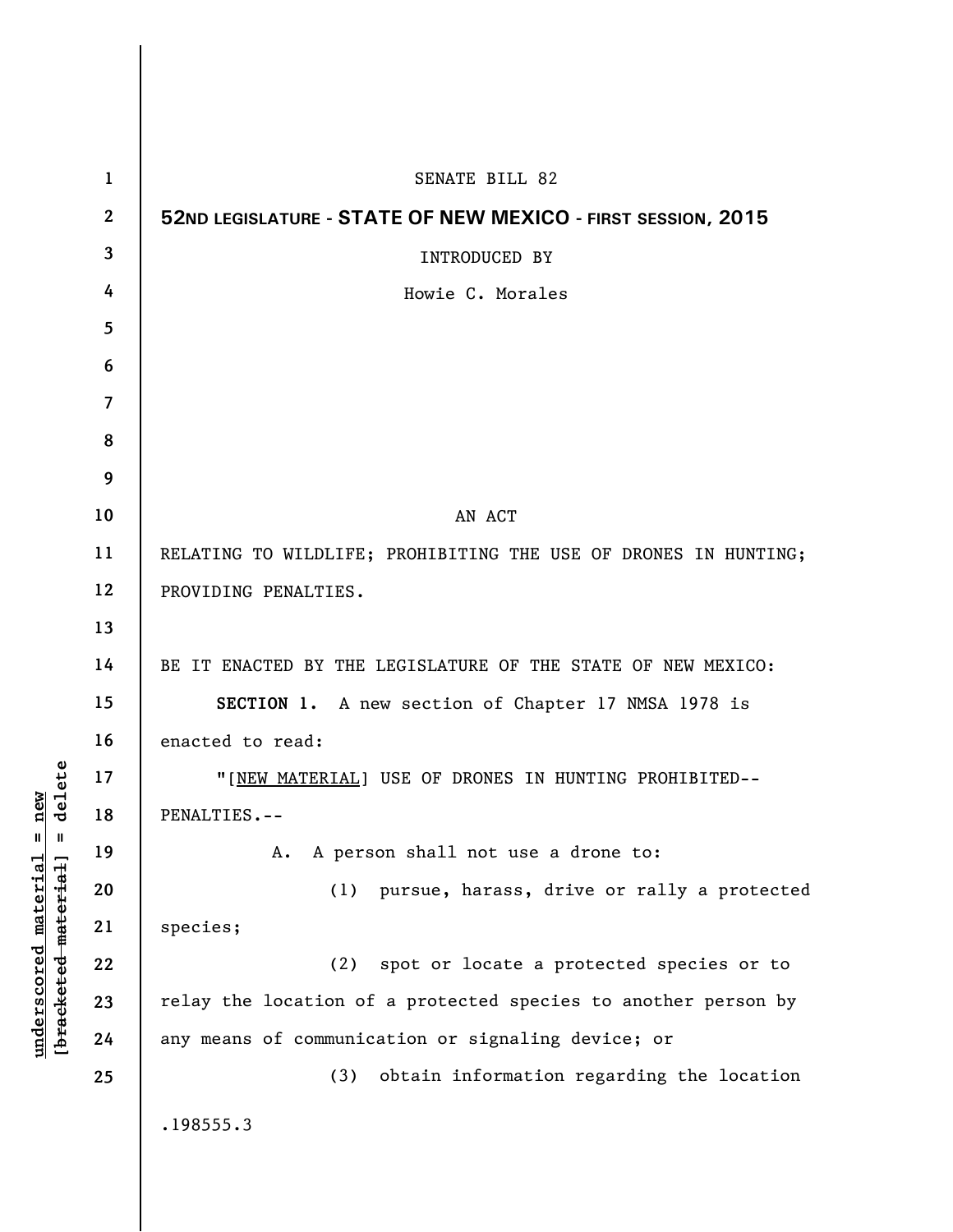of a protected species, which information is used to hunt for or take, or assist in the hunting for or taking of, the protected species.

**4 5 6**  B. A person who violates the provisions of this section shall be sentenced in accordance with the provisions of Section 17-2-10 NMSA 1978.

C. If a person who violates the provisions of this section possesses a license, certificate or permit that was issued by the state game commission, that license, certificate or permit shall be subject to revocation by the commission pursuant to Sections 17-1-14 and 17-3-34 NMSA 1978.

D. As used in this section:

(1) "drone" means a device used or designed for navigation or flight in the air that is unmanned and guided remotely or by a computer or control system that is on board the drone; and

(2) "protected species" means all animals defined as protected wildlife species and game fish pursuant to Section 17-2-3 NMSA 1978, fur-bearing animals pursuant to Section 17-5-2 NMSA 1978 and endangered species or subspecies as provided in state game commission regulation.

E. The director of the department of game and fish may exempt a person from the provisions of this section for the purpose of wildlife management."

**SECTION 2.** EFFECTIVE DATE.--The effective date of the .198555.3

 $- 2 -$ 

 $\frac{1}{2}$  of  $\frac{1}{2}$  and  $\frac{1}{2}$  and  $\frac{1}{2}$  and  $\frac{1}{2}$  and  $\frac{1}{2}$  and  $\frac{1}{2}$  and  $\frac{1}{2}$  and  $\frac{1}{2}$  and  $\frac{1}{2}$  and  $\frac{1}{2}$  and  $\frac{1}{2}$  and  $\frac{1}{2}$  and  $\frac{1}{2}$  and  $\frac{1}{2}$  and  $\frac{1}{2}$  an **[bracketed material] = delete**  $underscored material = new$ **underscored material = new**

**25** 

**1** 

**2** 

**3** 

**7** 

**8** 

**9** 

**10** 

**11** 

**12** 

**13** 

**14** 

**15** 

**16** 

**17** 

**18** 

**19** 

**20** 

**21** 

**22** 

**23** 

**24**